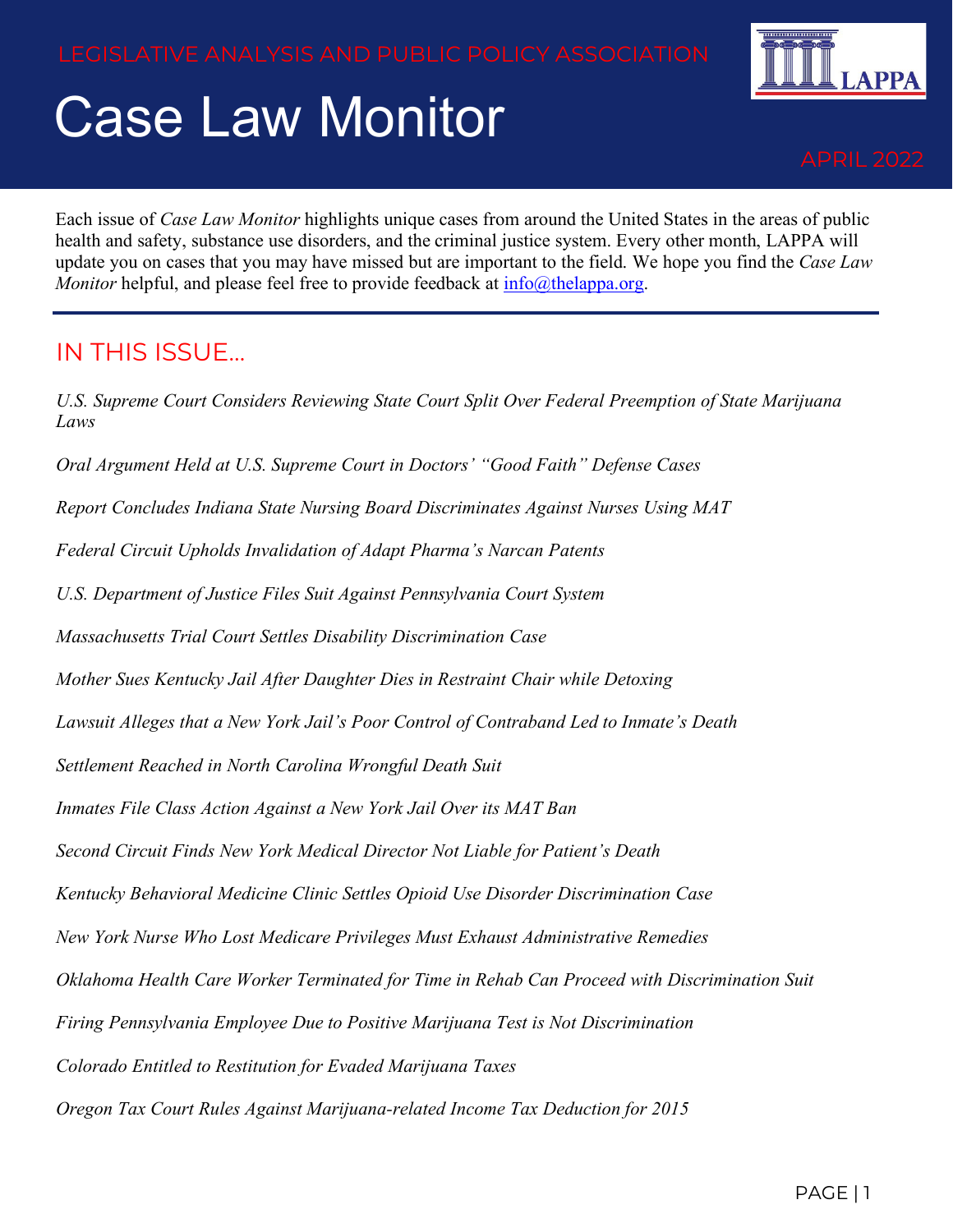#### IN THIS ISSUE CONTINUED…

*Sixth Circuit Allows Malpractice Suit to Proceed Because of Conflict Between Michigan and Federal Procedural Rules*

*Federal Court Dismisses Challenge to West Virginia's Syringe Services Program Law*

*Settlements Involving Johnson & Johnson and the "Big Three" Drug Distributors AmerisourceBergen, Cardinal Health, and McKesson*

*Recent Events in the Purdue Pharma Bankruptcy, Including Settlement Discussions*

*Settlements Involving Teva Pharmaceuticals*

*Endo International Litigation and Settlements*

*Update in the Mallinckrodt Bankruptcy Proceedings*

*Pennsylvania District Attorneys Denied Relief in Lawsuit Over Proposed Settlement*

*Sixth Circuit Rules Cardinal Health's Insurance Case Belongs in State Court*

*Former Pharmaceutical Distributor CEO Convicted of Conspiracy*

# U.S. SUPREME COURT CONSIDERS REVIEWING STATE COURT SPLIT OVER FEDERAL PREEMPTION OF STATE MARIJUANA LAWS

*Susan Musta v. Mendota Heights Dental Center, et al.***, U.S. Supreme Court, Case No. 21-676 (call for Solicitor General's brief February 22, 2022);** *Daniel Bierbach v. Digger's Polaris, et al.***, U.S. Supreme Court, Case No. 21-998 (call for Solicitor General's brief February 22, 2022).** In February 2022, the U.S. Supreme Court invited the U.S. Solicitor General to file a brief on behalf of the United States in two separate cases seeking review on federal preemption of state marijuana laws. In 2003, Minnesota dental hygienist Susan Musta injured her spine while attempting to catch a falling patient. In 2019, after several surgeries spanning 16 years and numerous treatments that failed to alleviate her pain, she received approval to use medical marijuana. Musta sought reimbursement from her employer via its insurer, following Minnesota's workers' compensation law. Her employer and insurer refused to reimburse her on the grounds that the federal Controlled Substances Act's prohibition of marijuana possession preempts any state order requiring reimbursement for marijuana. The Minnesota Workers' Compensation Court concluded that federal law imposes no such prohibition on reimbursement, and the Workers' Compensation Court of Appeals affirmed. The Minnesota Supreme Court reversed the decision, although it acknowledged "the ongoing tension between the states and the federal government regarding cannabis regulation, and the objectives of the Minnesota workers' compensation system." In 2004, Daniel Bierbach suffered a work-related ankle injury from an allterrain vehicle he was driving. In 2018, he enrolled in Minnesota's medical marijuana program due to his continuing pain and sought reimbursement from his employer. Like Musta, his request was denied, the Workers' Compensation Court found in his favor, the Workers' Compensation Court of Appeals affirmed, and the Minnesota Supreme Court reversed. Musta and Bierbach separately sought writs of certiorari from the U.S. Supreme Court on November 4, 2021 and January 11, 2022, respectively. State supreme courts across the U.S. are split on whether federal prohibition of marijuana preempts state laws that require reimbursement for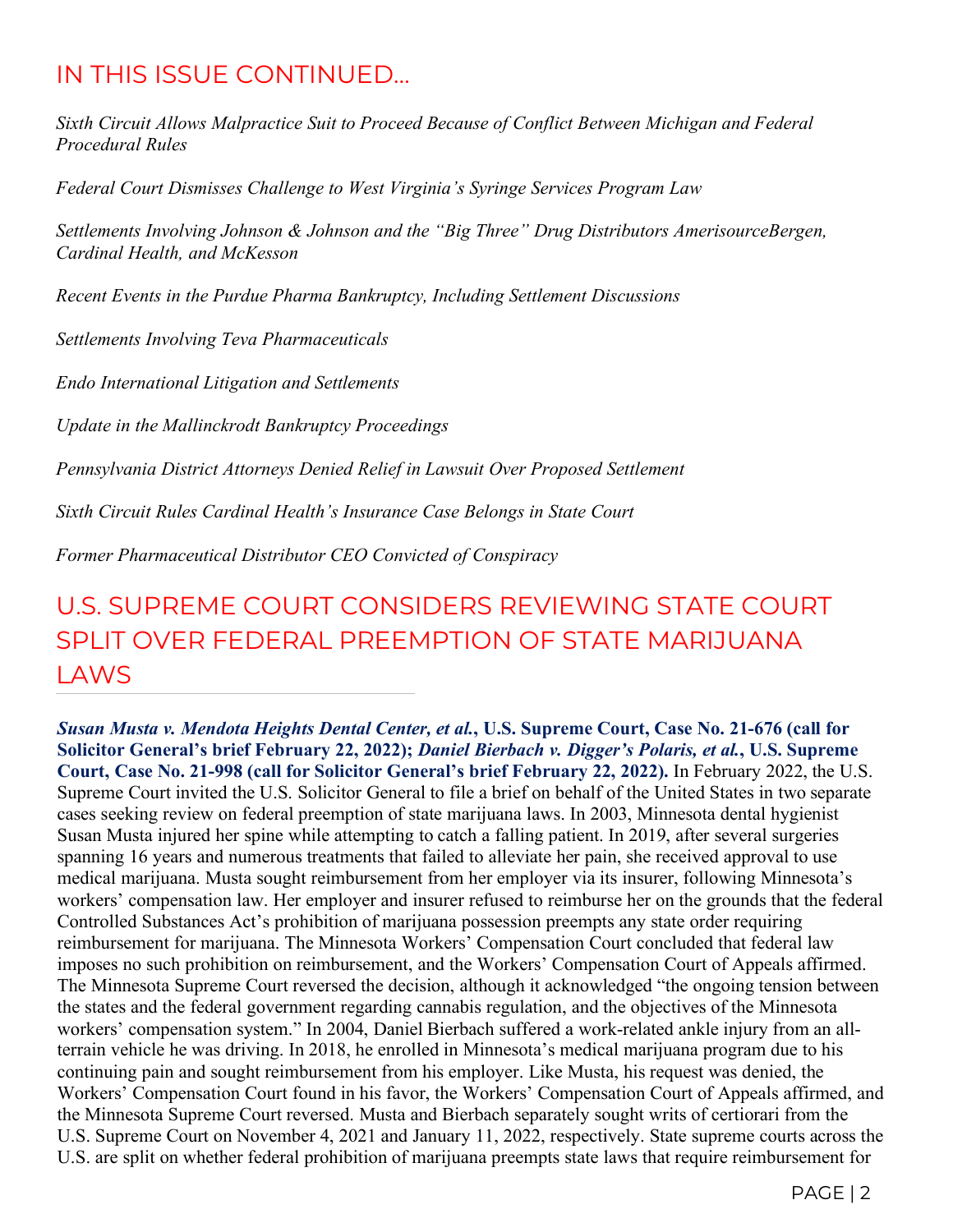medical marijuana; Maine, like Minnesota, ruled that federal law does preempt state law, but the New Hampshire and New Jersey highest courts found the opposite. The U.S. Supreme Court has not granted either petition for certiorari, and likely will not, prior to the filing of the Solicitor General's brief. The brief has not yet been filed in either case.

## ORAL ARGUMENT HELD AT U.S. SUPREME COURT IN DOCTORS' "GOOD FAITH" DEFENSE CASES

*Xiulu Ruan v. United States***, U.S. Supreme Court, Case No. 20-1410 (oral argument heard March 1, 2022);** *Shakeel Kahn v. United States***, U.S. Supreme Court, Case No. 21-5261 (oral argument heard March 1, 2022).** For previous updates on these now-consolidated cases, please refer to the February 2022 issue of the LAPPA *Case Law Monitor,* available [here.](http://legislativeanalysis.org/wp-content/uploads/2022/02/February-2022-CLM-FINAL.pdf) On March 1, 2022, the U.S. Supreme Court heard oral arguments in a pair of cases to resolve a circuit split over what constitutes "good faith" efforts by doctors to meet their obligations under the federal Controlled Substances Act (CSA) when dispensing controlled substances. The justices' questions focused on differentiating between doctors who violate the standard of care despite a sincere belief that they are acting within professional norms—a regulatory violation—and doctors who criminally overprescribe medication. Chief Justice Roberts raised hypotheticals about a driver exceeding the speed limit out of ignorance versus one who knew the speed limit but thought it should be higher. Justice Alito began a discussion of the grammatical function of adverbs while parsing the CSA's exception that forbids the distribution of controlled substances "except as authorized." The justices' questions did not appear to follow usual ideological divides and gave little clue to how the case will ultimately be decided.

#### REPORT CONCLUDES INDIANA STATE NURSING BOARD DISCRIMINATES AGAINST NURSES USING MAT

**DJ # 204-26S-205 (investigation report release March 25, 2022).** The U.S. Department of Justice (DOJ) found that the Indiana State Board of Nursing (Nursing Board) violated the Americans with Disabilities Act by prohibiting nurses who take medication for addiction treatment (MAT) from participating in the Indiana State Nursing Assistance Program (Program). The Program assists in rehabilitating and monitoring nurses with substance use disorders and often requires nurses to participate in the Program in order to maintain an active license or have one reinstated. The DOJ opened the investigation in response to a complaint from a nurse asserting that she could not participate in the Program because she takes MAT. The investigation confirmed the complainant's assertion, as the letter of findings released March 25, 2022 asks the Nursing Board to work with the DOJ to resolve the civil rights violations identified during the investigation.

#### FEDERAL CIRCUIT UPHOLDS INVALIDATION OF ADAPT PHARMA'S NARCAN PATENTS

*Adapt Pharma Operations v. Teva Pharmaceuticals USA, Inc.***, U.S. Court of Appeals for the Federal Circuit, Case No. 20-2106 (opinion filed February 10, 2022).** For previous updates on this case, please refer to the August 2021 issue of the LAPPA *Case Law Monitor*, available [here.](http://legislativeanalysis.org/wp-content/uploads/2021/08/August-2021-Case-Law-Monitor-FINAL.pdf) In a 2-1 split decision, the U.S. Court of Appeals for the Federal Circuit upheld a June 2020 ruling issued by a New Jersey district court which invalidated Adapt Pharma Inc.'s (Adapt) patents for naloxone nasal spray (Narcan) as "obvious." In the context of patent infringement, "obvious" means that prior to a patent's issuance, a person with ordinary skill in "the art" (here, manufacturing drugs) could combine aspects of existing treatments (that is, use "prior art") to reach the patented solution. The Federal Circuit majority agreed with the district court that using a naloxone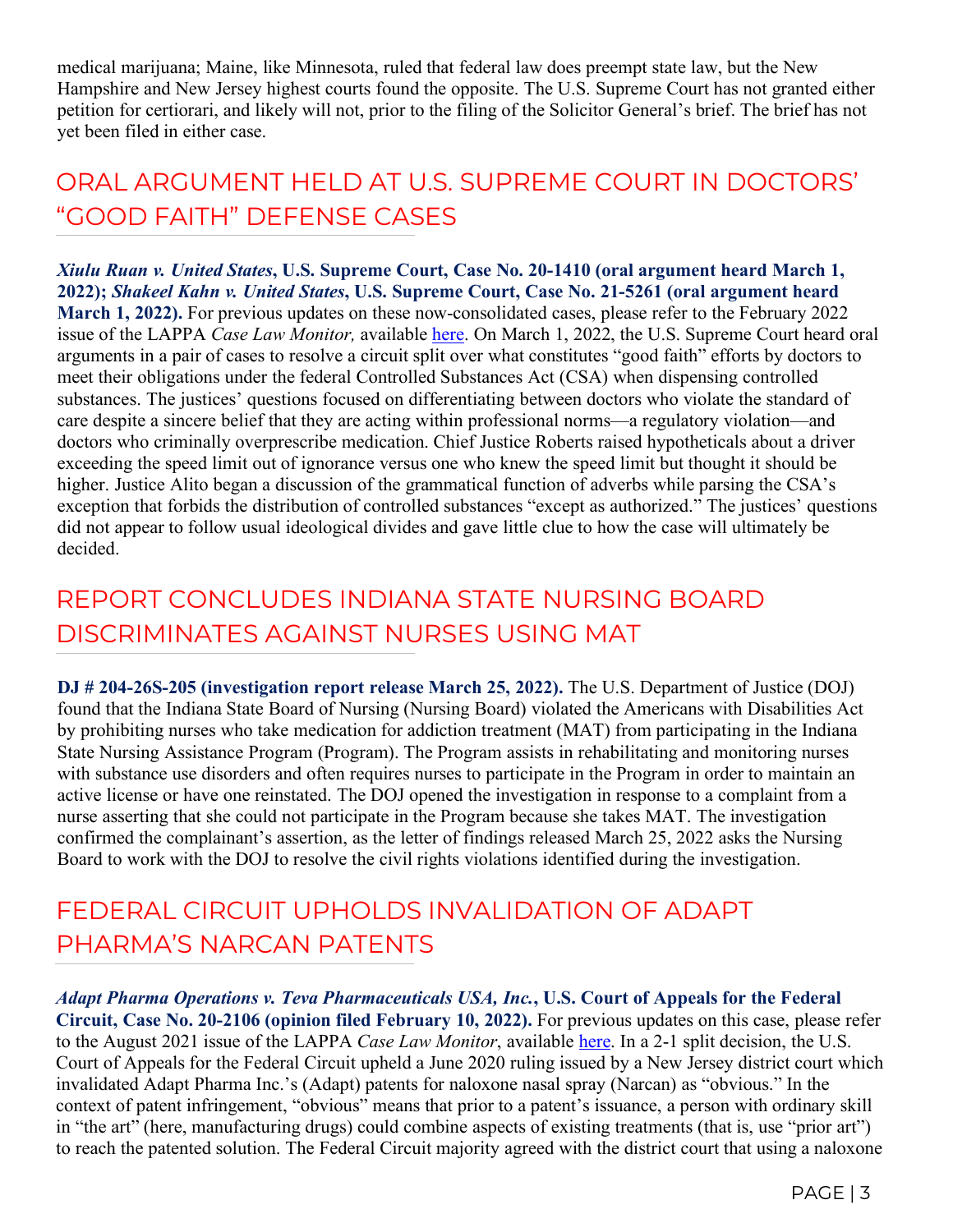nasal spray to treat opioid overdose was not a new concept in March 2015, the time of invention. The majority ruled that after the U.S. Food and Drug Administration (FDA) issued a request for an improved naloxone product in April 2012, a "skilled artisan" (here, a drug manufacturer) would have been able to combine existing technology to create a product similar to Adapt's patent. This ruling paves the way for Teva Pharmaceuticals and other pharmaceutical companies to make generic versions of Narcan 15 years earlier than if courts had found the patents valid. The dissenting judge argued that Adapt's formulation only seems obvious in hindsight and that the majority's misapplication of the law will disincentivize pharmaceutical companies to search for drug improvements and deter research in the areas in which the FDA has mentioned the need for improvement. On March 14, 2022, Adapt filed a petition in the Federal Circuit for a rehearing *en banc*.

#### U.S. DEPARTMENT OF JUSTICE FILES SUIT AGAINST PENNSYLVANIA COURT SYSTEM

*United States v. The Unified Judicial System of Pennsylvania***, U.S. District Court for the Eastern District of Pennsylvania, Case No. 2:22-cv-00709-MSG (suit filed February 24, 2022).** The U.S. Department of Justice (DOJ) filed suit against the Unified Judicial System of Pennsylvania (UJS) asserting that its policies violate Title II of the Americans with Disabilities Act (ADA). In the complaint, the DOJ identifies three individuals with opioid use disorder who assert discrimination by UJS courts, specifically, the Northumberland and Jefferson County Courts of Common Pleas. Two of the individuals assert that the Jefferson County Court ordered all probationers to stop using their prescribed medication for addiction treatment (MAT). The third individual mentioned in the complaint asserts that the Northumberland County Court required her to stop using her prescribed MAT to graduate from drug court. The DOJ asked the Pennsylvania district court to order UJS to adopt or revise its policies to explicitly state that no UJS court may discriminate against, exclude from participation, or deny the benefits of their services to qualified individuals with disabilities because they take prescribed MAT. Additionally, the DOJ asks the court to award compensatory damages to the complainants for injuries caused by the ADA violations. Three weeks before filing the suit, attorneys from the DOJ's Civil Rights Division sent a letter to UJS notifying it that the courts engaged in discriminatory practices.

## MASSACHUSETTS TRIAL COURT SETTLES DISABILITY DISCRIMINATION CASE

The U.S. Attorney's Office for the District of Massachusetts reached a settlement with the Massachusetts Trial Court system (Trial Court) to resolve allegations that its drug courts violated the Americans with Disabilities Act by discriminating against individuals with opioid use disorder. The agreement stems from a complaint filed with the U.S. Attorney's Office asserting that the Trial Court discriminated against drug court participants taking medication for addiction treatment (MAT). According to the complaint, as a condition of participating in drug court, participants face pressure and, in some cases, commands to stop taking MAT, without obtaining permission to do so by a medical professional. Additionally, the complaint asserts that drug court personnel, none of whom are medically trained, required or pressured drug court participants to specifically and exclusively take naltrexone (Vivitrol) as a condition of participation in the drug court, without regard to whether a health professional recommended that specific treatment option over others. Under the terms of the settlement agreement, all 25 Massachusetts drug courts must implement a new policy in which only licensed prescribers or opioid treatment programs can make decisions regarding a participant's treatment plan, including the type of medication and dosage. Per the policy, drug courts and drug court personnel may not interfere with individualized assessments for MAT and will not express a preference for, or mandate, one form of MAT over another.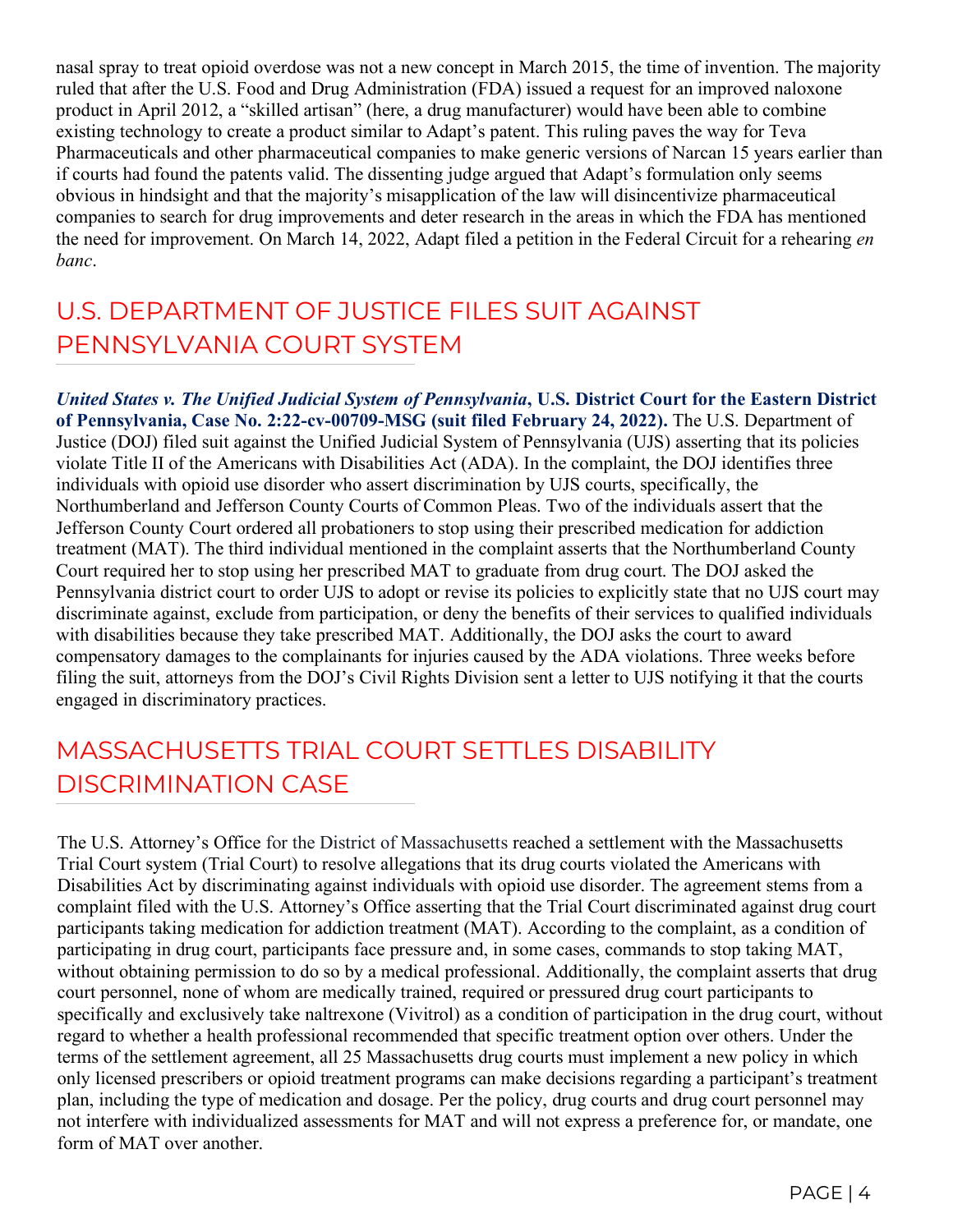## MOTHER SUES KENTUCKY JAIL AFTER DAUGHTER DIES IN RESTRAINT CHAIR WHILE DETOXING

#### *Debbie Arlinghaus v. Campbell County Detention Center, et al.***, U.S. District Court for the Eastern District of Kentucky, Case No. 2:22-cv-00012-WOB-CJS (suit filed January 7, 2022).** The mother of a Kentucky woman sued the Campbell County (KY) Detention Center for wrongful death after her daughter, Jessica Vanover, died while she was in custody. Police originally arrested Vanover for public intoxication due to a controlled substance. At the time of her arrest, Vanover informed police that she relapsed with methamphetamine. While in custody at the detention center, Vanover physically assaulted a deputy. In response, the deputy placed Vanover in a restraint chair. The deputy monitored Vanover in the restraint chair for two hours before his shift ended. After the deputy left work, Vanover remained in the restraint chair overnight and spent a total of 16 hours in the restraint chair before she died. The plaintiff's complaint alleges that the restraint chair's instructions inform the user that detainees should not be left in the chair for more than two hours unsupervised or eight hours with proper medical supervision. Additionally, the complaint alleges that the chair's manufacturer does not recommend that any individual be restrained for more than 10 hours, as it could cause injury or death. The plaintiff asserts that the defendants acted with deliberate indifference to Vanover's medical needs, despite knowing that she recently used methamphetamine, and failed to provide her with medical treatment. Furthermore, the plaintiff argues that the continued use of the restraint chair constituted a "malicious and sadistic" use of force in direct violation of the Eighth Amendment of the U.S. Constitution. The defendants removed the case to federal court on February 9, 2022 and filed their answer on February 18. A docket call was scheduled for April 5, 2022.

## LAWSUIT ALLEGES NEW YORK JAIL'S POOR CONTROL OF CONTRABAND LED TO INMATE'S DEATH

*Susan Rollins v. County of Nassau, et al.***, U.S. District Court for the Eastern District of New York, Case No. 2:22-cv-00808-GRB-ARL (suit filed February 12, 2022).** The mother of a man who died from a fentanyl overdose in December 2018 in a Nassau County (NY) jail, filed a wrongful death lawsuit against the county and county officials. Susan Rollins asserts that her son, Kevin Rollins, died because county officials ignored a drug-related contraband problem at the jail. The complaint argues that the county knew of the contraband issue but failed to take any corrective action. The complaint cites a January 2021 story from a local media outlet that revealed that county jail officials seized controlled substances or drug paraphernalia 237 times in a four-year period ending in summer 2019. Additionally, the complaint mentions a New York State Commission of Correction's report from 2021 that found that the jail had an inadequate policy for contraband searches. The lawsuit asserts these reports demonstrate the jail's "long and disturbing history" of neglecting the health and safety of inmates and violating the Fourteenth Amendment rights of pre-trial detainees. Rollins maintains that the reckless and unconstitutional conduct of the county and county officials directly caused her son's death. Rollins asks the court to award her compensatory and punitive damages for all claims for relief in an amount no less than \$20 million. The defendants' answer to the complaint was due by March 29, 2022.

# SETTLEMENT REACHED IN NORTH CAROLINA WRONGFUL DEATH SUIT

*Jason Blackwell v. Derrick Palmer, et al.***, U.S. District Court for the Western District of North Carolina, Case No. 1:20-cv-00146-MR-WCM (settlement reached January 3, 2022).** A lawsuit filed by the estate of Joshua Long, a man who died after overdosing on methamphetamine while in the custody of the Cherokee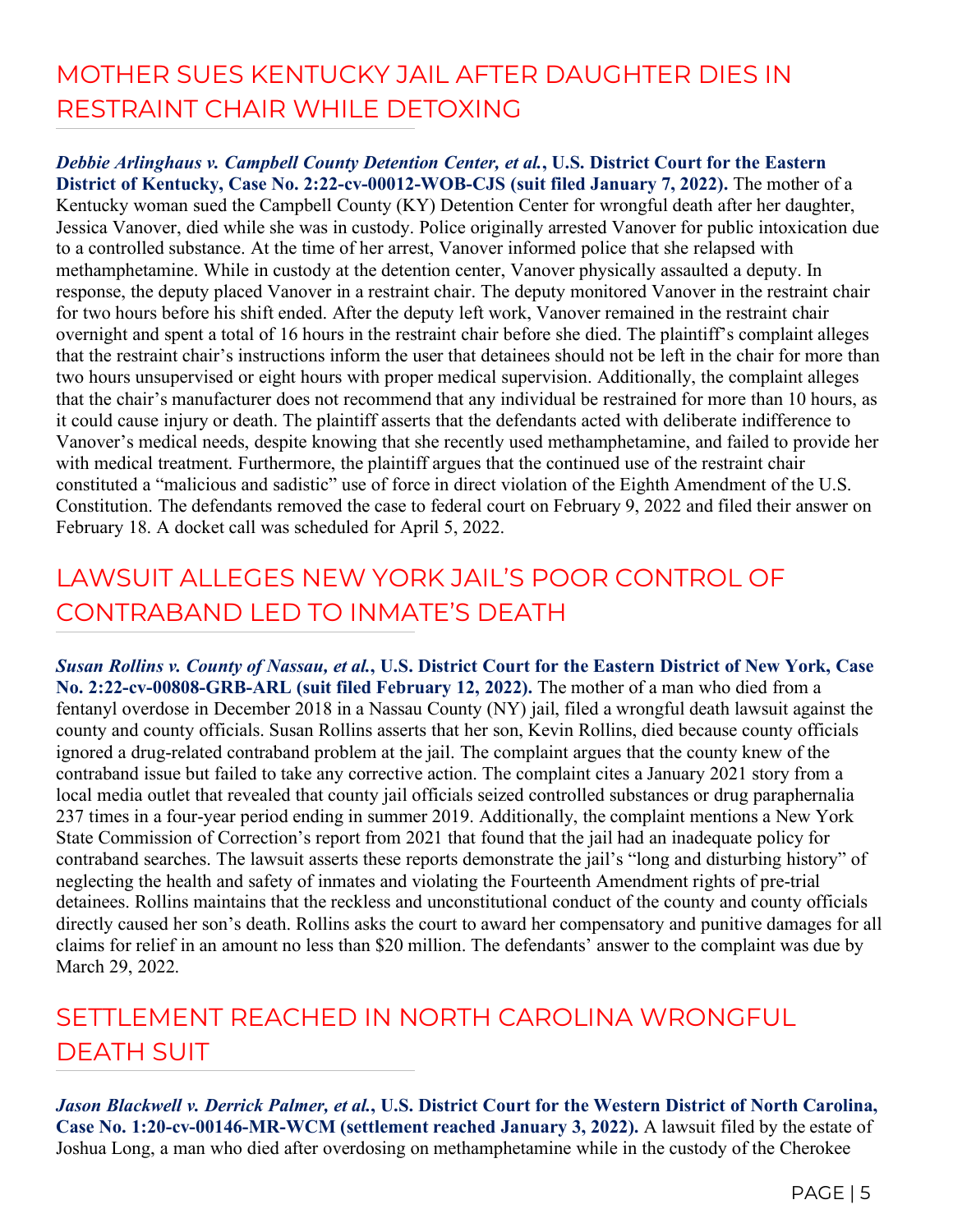County (NC) Sheriff's Department, reached a settlement for \$1.8 million. In the June 2020 complaint, Long's estate alleged that the Sheriff Department's failure to provide Long with any medical screening or to react to his potential ingestion of an unknown quantity of a controlled substance and then failing to send him for emergency medical treatment in a timely manner resulted in Long's death. The estate asserted a wrongful death claim, arguing that Long should have been sent for medical evaluation hours before his medical emergency intensified.<sup>[1](#page-5-0)</sup> On January 3, 2022, the federal district court judge approved the settlement.

#### INMATES FILE CLASS ACTION AGAINST NEW YORK JAIL OVER ITS MAT BAN

*M.C. and T.G. v. Jefferson County, New York, et al.***, U.S. District Court for the Northern District of New York, Case No. 6:22-cv-00190-DNH-ATB (suit filed March 1, 2022).** The New York Civil Liberties Union filed a class action lawsuit against Jefferson County (NY) over its policy of denying medication for addiction treatment (MAT) to people with opioid use disorder. The lawsuit names plaintiffs M.C. and T.G. who represent a class of individuals currently incarcerated at the Jefferson County Jail (jail) who stopped taking their MAT due to jail policy. The jail has a blanket policy of denying prescribed MAT to inmates unless the inmate is pregnant. According to the complaint, even when a physician prescribes MAT as medically necessary, the jail's medical staff nonetheless refuses to provide the inmate with MAT. The plaintiffs assert that the defendants' conduct violates Title II of the Americans with Disabilities Act, the Eighth and Fourteenth Amendments of the U.S. Constitution, the New York State Civil Rights Law, and the New York State Human Rights Law. The plaintiffs ask the court to enjoin the defendants from enforcing the MAT ban against the plaintiffs and from interrupting the plaintiffs' prescribed MAT treatment while detained in the defendants' custody. The defendants' answers were due March 28, 2022.

## SECOND CIRCUIT FINDS NEW YORK MEDICAL DIRECTOR NOT LIABLE FOR PATIENT'S DEATH

*Christopher Buchanan, et al. v. Frederick Hesse***, U.S. Court of Appeals for the Second Circuit, Case No. 21-649 (opinion filed March 21, 2022).** For previous updates on this case, please refer to the April 2021 issue of the LAPPA *Case Law Monitor*, available [here.](http://legislativeanalysis.org/wp-content/uploads/2021/04/April-2021-Case-Law-Monitor-FINAL.pdf) The U.S. Court of Appeals for the Second Circuit affirmed the summary judgment of a medical director of a residential substance use disorder treatment facility in New York in a medical malpractice action surrounding the death of a female patient at the facility with whom he never met and never personally treated. The Second Circuit determined that the federal district court properly determined that Christopher and Lauri Buchanan, the parents of the decedent, failed to raise a genuine dispute of material fact to rebut evidence that Dr. Frederick Hesse lacked a doctor-patient relationship with the decedent. On appeal, the Buchanans argued that even if Hesse had no personal contact with their daughter, he still committed malpractice by failing to properly supervise the staff and oversee the medical services provided at the treatment facility. The court rejected this argument, finding that even if the Buchanans could provide such proof, they would still have to show that such act or omission proximately caused their daughter's death. Furthermore, there was no evidence to suggest that Hesse was responsible for overseeing the clinical staff assigned to monitor the decedent the night that she died. No further appeal has been filed at this time.

<span id="page-5-0"></span><sup>&</sup>lt;sup>1</sup> Seeking to help prevent situations like Joshua Long's death from occurring, LAPPA published its Model Withdrawal Management [Protocol in Correctional Settings Act](https://legislativeanalysis.org/model-withdrawal-management-protocol-in-correctional-settings-act/) in July 2021. The Model Act: (1) requires evidence-based treatment of substance use disorders, including the use of FDA-approved medications; (2) requires correctional settings to establish and implement administrative and clinical protocols when detaining individuals at risk of withdrawal; and (3) provides state legislators, policymakers, and those in the correctional and health care professions with a comprehensive framework to better respond to withdrawal symptoms and related mental health crises of individuals in custody to decrease their mortality while in correctional settings.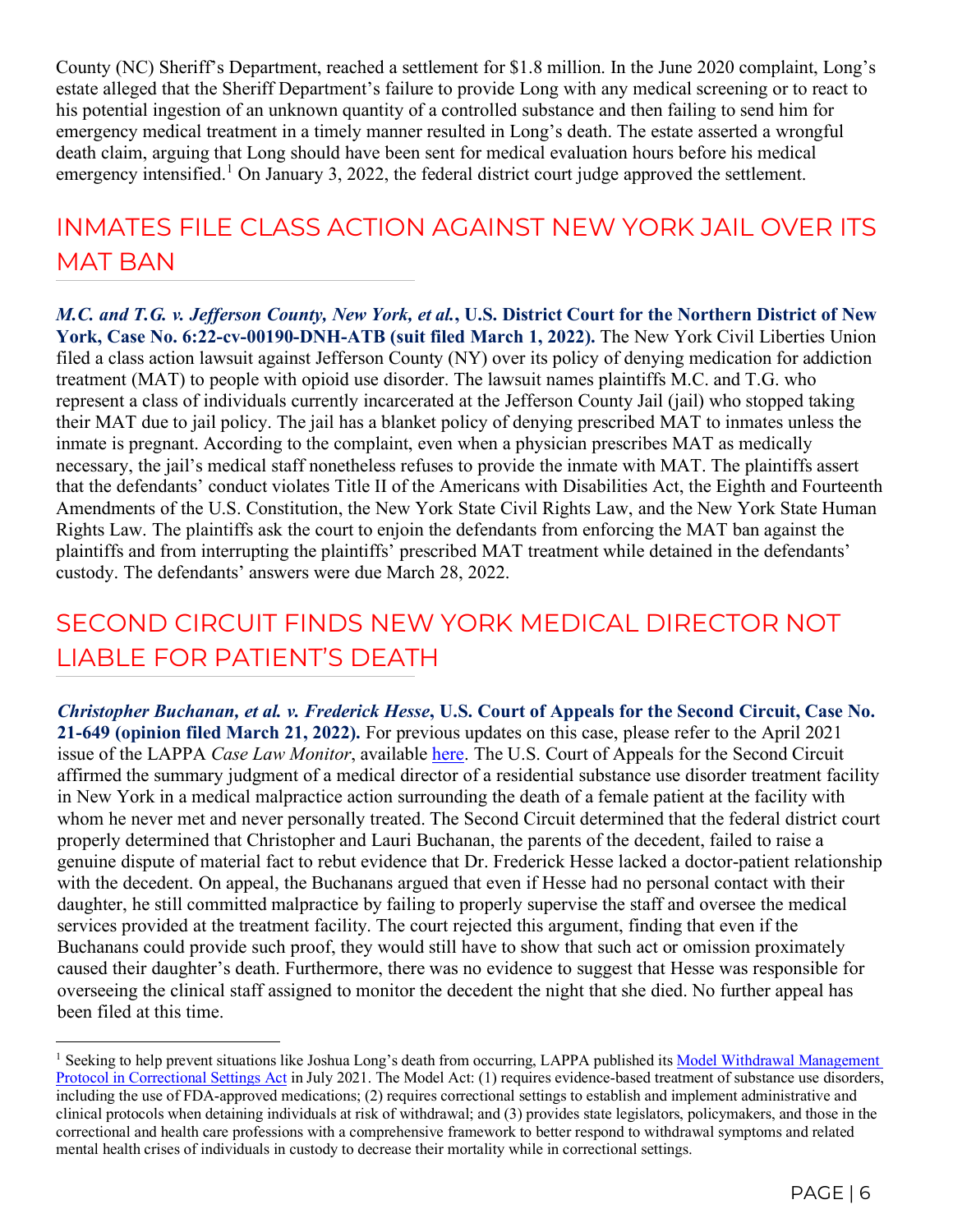## KENTUCKY BEHAVIORAL MEDICINE CLINIC SETTLES OPIOID USE DISORDER DISCRIMINATION CASE

**King's Daughters Medical Center, USAO Case No. 2021V00109 (settlement reached January 25, 2022).**  A complaint filed by an unnamed person against the U.S. Department of Justice (DOJ) alleged that King's Daughters Medical Center (KDMC), a private hospital in Kentucky, refused treatment at its Outpatient Behavioral Medicine Clinic to patients with a history of alcohol or drug use, a recent prescription for medication to treat opioid use disorder (OUD), or drug-related criminal convictions. The unnamed complainant sought an appointment at KDMC for treatment for post-traumatic stress disorder, but KDMC refused the complainant because she had received a prescription for OUD medication within the previous six months. She filed a complaint with the DOJ alleging that KDMC's policies violate Title III of the Americans with Disabilities Act (ADA). The ADA forbids places of public accommodation from discriminating against individuals because of a disability, and OUD is a recognized disability under the ADA. The DOJ concluded that KDMC's policy excludes individuals with disabilities, denies them the ability to benefit from KDMC's services because of a disability, and imposes eligibility criteria that denied services to individuals with disabilities. On January 25, 2022, KDMC reached an agreement with the DOJ to resolve the dispute. Under the terms of the agreement, KDMC agreed to adopt a nondiscrimination policy, revise its admission policy to address OUD discrimination, provide training on the ADA and OUD to admissions personnel, pay a civil penalty of \$50,000 to the United States, and pay the complainant \$40,000 for pain and suffering.

#### NEW YORK NURSE WHO LOST MEDICARE PRIVILEGES MUST EXHAUST ADMINISTRATIVE REMEDIES

*Louis Pawlowski v. Xavier Becerra, et al.***, U.S. District Court for the Western District of New York, Case No. 1:21-cv-00931-LJV (motion to dismiss granted March 2, 2022).** A New York federal district court ruled that a nurse practitioner who lost his Medicare billing privileges must exhaust his administrative remedies before filing a lawsuit. In July 2021, Louis Pawlowski received a letter from the Centers for Medicare and Medicaid Services (CMS) stating that he engaged in a pattern of prescribing drugs that represented a threat to the health and safety of Medicare beneficiaries in violation of 42 C.F.R. § 424.535(a)(14)(i) and revoking his Medicare billing privileges. This regulation provides that a professional's Medicare privileges may be revoked if CMS determines that the individual's pattern of prescribing drugs is abusive or represents a threat to the health and safety of Medicare beneficiaries or both, including prescribing controlled substances in excessive dosages that are linked to patient overdoses. The letter noted that Pawlowski prescribed excessive dosages of opioids linked to three patient overdoses. The letter also informed Pawlowski that CMS would place him on a preclusion list, barring him from submitting an application to reapply for Medicare privileges for 10 years. On August 16, 2021, Pawlowski filed a lawsuit against the U.S. Department of Health and Human Services (HHS) asserting that HHS violated his due process rights when it notified him that his Medicare enrollment would be revoked. The same day, Pawlowski moved for a temporary restraining order and a preliminary injunction. The government subsequently moved to dismiss the case, in part because he did not exhaust his administrative remedies prior to filing suit. Pawlowski argued that his suit should receive immediate judicial review because traversing the lengthy process of exhausting his administrative appeals would destroy his practice and jeopardize the well-being of his patients. The federal district court rejected this contention, ruling that Pawlowski's concerns did not excuse him of the requirement to exhaust his administrative remedies because he could still see patients while an administrative appeal was pending. Because Pawlowski did not qualify for any exceptions from the exhaustion requirement, the court granted the government's motion to dismiss and denied Pawlowski's motion for a preliminary injunction.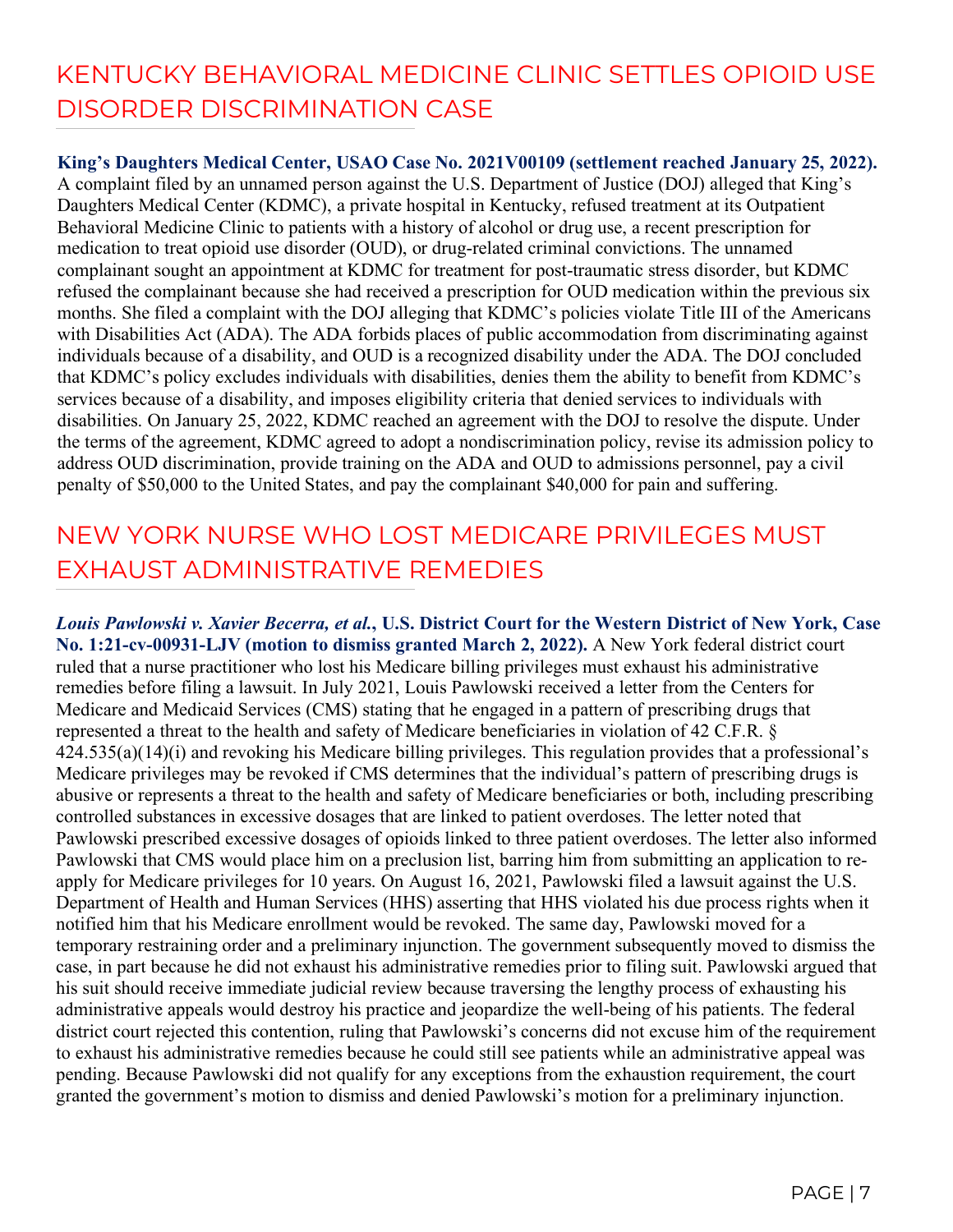## OKLAHOMA HEALTH CARE WORKER TERMINATED FOR TIME IN REHAB CAN PROCEED WITH DISCRIMINATION SUIT

#### *Kelly George v. Community Health Centers Inc.***, U.S. District Court for the Western District of**

**Oklahoma, Case No. 5:21-cv-00464 (opinion filed March 8, 2022).** While working for Community Health Centers Inc. (CHC), Kelly George developed an addiction to oxycodone. On June 3, 2020, George texted her supervisor that she needed to enter inpatient rehabilitation treatment for 30 days. On July 6, 2020, George called the human resources department at CHC to inform them of her completion of the treatment program and that she wanted permission to return to work. Human resources informed George that she could re-apply for her old position. George did not re-apply for her old position and, about a month later, received a letter from CHC stating that her employment ended July 7, 2020. George filed suit against CHC, asserting two causes of action: (1) discrimination based on a disability and failure to reasonably accommodate a disability, in violation of the Americans with Disabilities Act (ADA) and the Oklahoma Anti-discrimination Act; and (2) retaliatory termination due to a disability. CHC moved for summary judgment. A federal district court in Oklahoma denied CHC's motion. According to the court, although the ADA provides that an employee cannot be "a qualified individual with a disability" if the employee "currently engag[es] in the illegal use of drugs when the covered entity acts on the basis of such use," Congress created a safe harbor to protect individuals recovering from substance use disorder who are no longer using substances. Under 42 U.S.C § 12114(b), an employee may be a qualified individual with a disability if he or she: (1) successfully completes a supervised drug rehabilitation program and is no longer engaging in the illegal use of drugs or has otherwise been rehabilitated successfully and is no longer engaging in such use; or (2) participates in a supervised rehabilitation program and no longer engages in such use. An employee's eligibility for the safe harbor must be determined on a case-by-case basis, and the safe harbor's protection depends on a totality of the circumstances inquiry into whether the employer had a reasonable belief of ongoing drug use or relapse and a reasonable belief that the employee would be unable to perform his or her job. In this case, the court found that CHC presented no evidence that it contemplated the issue of ongoing drug use or relapse, or that it had any reasonable belief that George would be unable to do essential job duties moving forward. The court noted that by inviting George to re-apply for her position, CHC indicated that it did not think George was not fully rehabilitated or could not perform her duties. Thus, the court ruled that a factfinder could conclude that George was a qualified individual with a disability. CHC also argued that George's disability discrimination claims failed because she did not request a reasonable accommodation. However, the court found that a jury might consider George's text message to her supervisor for unpaid leave to be a request for a reasonable accommodation. Finally, the court held that a jury could find George's discharge to be retaliation for seeking an accommodation. Thus, because CHC failed to conclusively rebut any element of George's case, the summary judgement failed. On March 14, 2022, the parties reached a confidential settlement.

#### FIRING PENNSYLVANIA EMPLOYEE DUE TO POSITIVE MARIJUANA TEST IS NOT DISCRIMINATION

*Cherie Lehenky v. Toshiba America Energy Systems Corp.***, U.S. District Court for the Eastern District of Pennsylvania, Case No. 2:20-cv-04573 (opinion filed February 22, 2022).** A Pennsylvania federal district court ruled that an employee fired after testing positive for marijuana is unable to sue the company for disability discrimination. In February 2019, Cherie Lehenky's employer informed her of her random selection to undergo workplace drug testing in accordance with the company's Drug Free Workplace Policy (drug policy). Lehenky, who suffers from panniculitis, takes an over-the-counter cannabidiol (CBD) product to manage her pain. After submitting her drug test, Lehenky emailed the company's human resources department to inquire about documentation she would need to provide regarding the CBD. Human resources did not respond to her inquiry. Lehenky's drug test came back as positive for marijuana and the company terminated her as a result. In response to the termination, Lehenky filed suit against the company alleging that it violated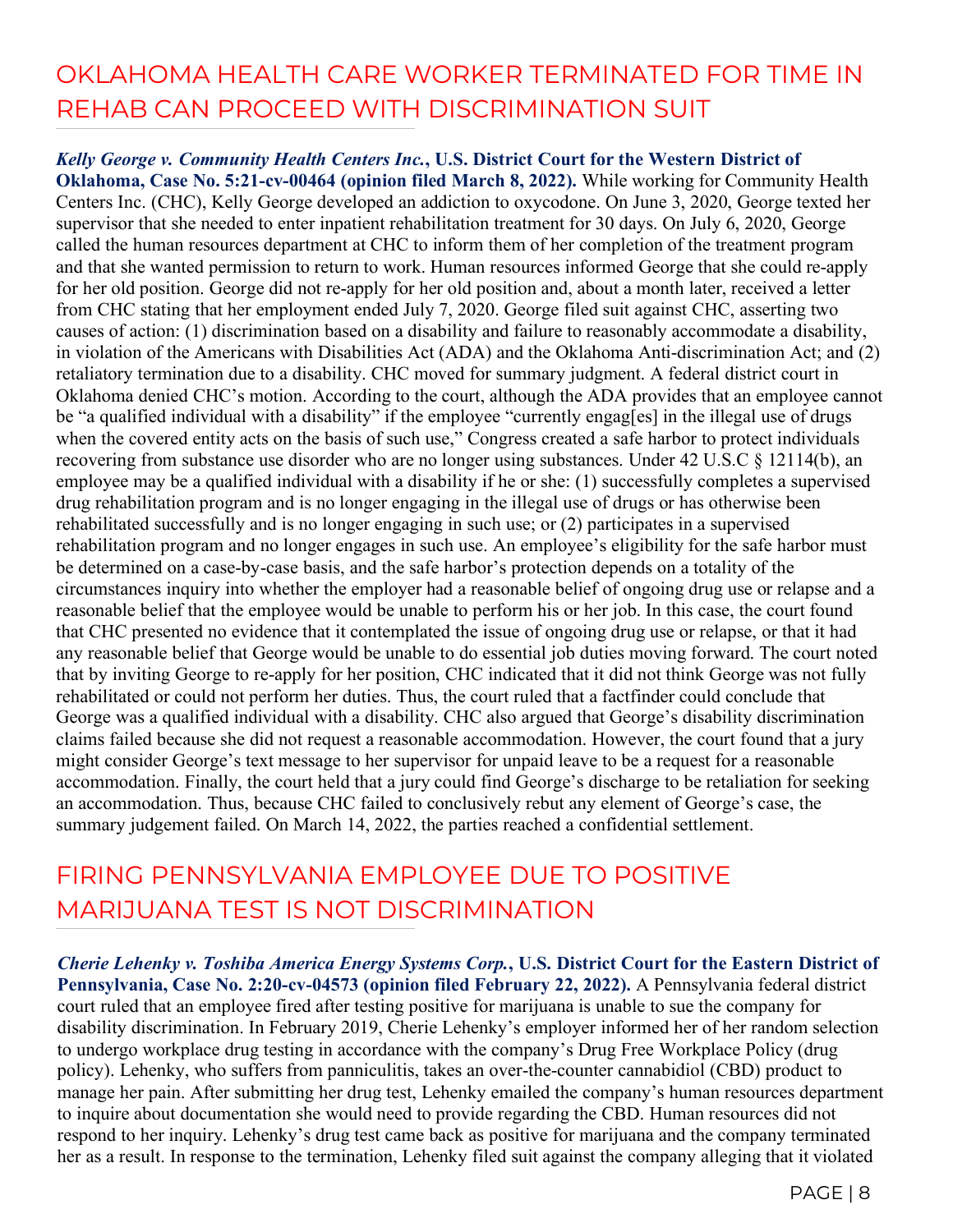the Americans with Disabilities Act (ADA) and the Pennsylvania Human Relations Act. The company moved to dismiss the lawsuit. In ruling for the defendant, the federal district court agreed with Lehenky that she is disabled under the ADA. The court, however, found no evidence that her employer knew of her disability prior to the termination decision. Additionally, the court noted that Lehenky agreed to the company's drug policy as a condition of her employment and thus knew, or should have known, its terms. Per the drug policy, the company required any employee taking prescription or over-the-counter drugs that could be deemed illegal under the policy to provide documentation of the drug and dosage to human resources. The drug policy stated that the failure to report the use of any of these substances could result in disciplinary action, up to and including termination. As Lehenky did not report her CBD use to human resources until after she submitted her drug test, the court determined that Lehenky's failure to comply with company policy—not her disability—caused the employer's termination. The court granted the defendant's motion to dismiss. Lehenky filed an appeal with the U.S. Court of Appeals for the Third Circuit on March 16, 2022.

#### COLORADO ENTITLED TO RESTITUTION FOR EVADED MARIJUANA TAXES

*The People of the State of Colorado v. Ton Thai Le***, Colorado Court of Appeals, Case No. 19CA1997 (opinion filed March 17, 2022).** In a case of first impression, a Colorado intermediate appeals court ruled that the Colorado Department of Revenue (Department) is a victim entitled to restitution in a case where a criminal defendant evaded marijuana excise taxes. Ton Thai Le was among 31 co-defendants indicted on numerous felony charges stemming from their roles as high-ranking members of a Colorado-based drug trafficking organization that illegally cultivated and distributed marijuana. Le pled guilty to, among other offenses, evasion of state taxes, and his plea agreement required him to pay restitution jointly and severally with any codefendants. Colorado sought payment of unpaid marijuana excise taxes, but Le argued that the state's Restitution Act (COLO. REV. STAT. ANN. § 18-1.3-603 (West 2022)) does not allow that. The trial court agreed with Le, holding that as a matter of law the Department could not recover such taxes on behalf of Coloradans under state law. On appeal, the intermediate appellate court considered whether the Department is a victim under the Restitution Act such that the agency itself may collect restitution for the unpaid taxes. The court noted that "federal courts have invariably held that losses incurred by tax evasion or fraud constitute a direct harm to those governmental entities that collect taxes such that they can recover restitution." Applying that reasoning in this case, the court concluded that the Department is a victim under the Restitution Act for two reasons. First, because the Department has an interest in unpaid excise taxes, and Le's evasion adversely affected that interest, the Department was "aggrieved by" Le's criminal conduct. Second, the Restitution Act specifically allows for "any person harmed by an offender's criminal conduct in the course of a scheme, conspiracy, or pattern of criminal activity" to be a victim. Thus, the court held that the Department is a victim under the Restitution Act where a criminal defendant failed to pay the Department marijuana excise taxes to which it is entitled. The court reversed the ruling of the trial court and remanded the case back to the trial court to determine the appropriate amount of restitution.

#### OREGON TAX COURT RULES AGAINST MARIJUANA-RELATED INCOME TAX DEDUCTIONS FOR 2015

#### *Department of Revenue v. James Wakefield***, Oregon Tax Court, TC 5404, (opinion filed February 3,**

**2022).** James Wakefield, a legal seller of marijuana under Oregon law, incurred business expenses that would have been deductible under § 162(a) of the federal Internal Revenue Code if not for § 280E of that Code, which prohibits deducting expenses incurred in trafficking federally controlled substances. Oregon incorporates federal definitions of taxable income for its state income tax law. In 2014, though, Oregon voters approved Measure 91, which, among other things, "disconnected" § 280E from Oregon law. This created an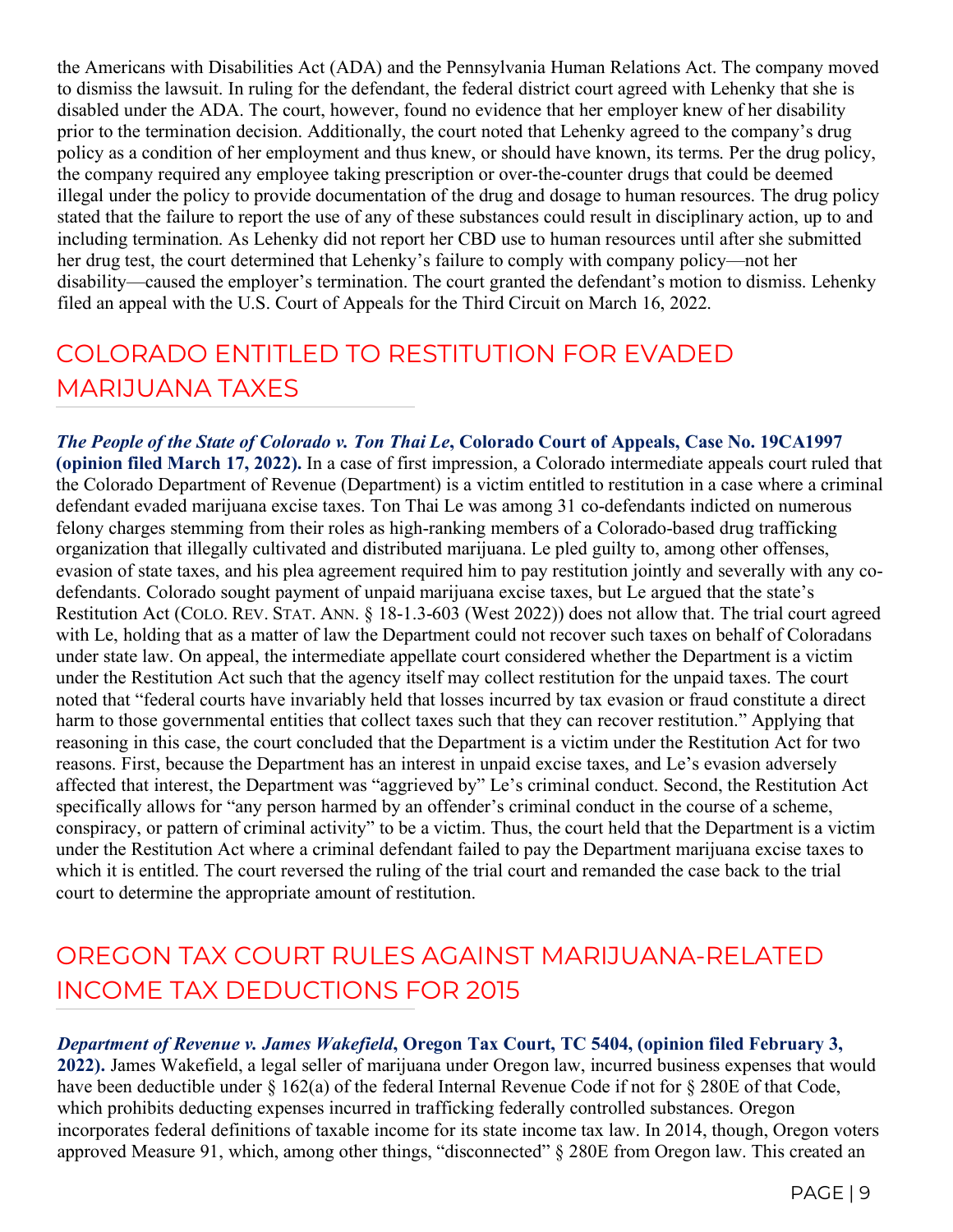exception that allowed the deduction of business expenses for the sale of controlled substances starting in 2015. The Oregon legislature subsequently passed multiple amendments to Measure 91, narrowing the exception to marijuana sales specifically rather than all controlled substances. When Wakefield claimed marijuana-related expenses on his Oregon personal income tax return for 2015, the Department of Revenue (Department) disallowed the deductions. Wakefield appealed the decision to the Tax Court's Magistrate Division, which granted summary judgment in his favor. The Department then appealed to the Oregon Tax Court, which ruled in the Department's favor. The Tax Court found that the Oregon legislature's amendments to Measure 91 had reincorporated § 280E and other federal provisions on the calculation of taxable income. When the legislature passed a narrower "disconnection" of § 280E for marijuana sales, it applied to tax years 2016 and later. Thus, Wakefield could not claim the deductions for calendar year 2015. Wakefield has not appealed the decision as of the date of this writing.

#### SIXTH CIRCUIT ALLOWS MALPRACTICE SUIT TO PROCEED BECAUSE OF CONFLICT BETWEEN MICHIGAN AND FEDERAL PROCEDURAL RULES

*Sandra Albright v. Carl Christensen, et al.***, U.S. Court of Appeals for the Sixth Circuit, Case No. 21-1046, (opinion filed January 31, 2022).** After suffering injuries in a car accident, Sandra Albright developed an addiction to opioids used to treat her chronic pain. She sought substance use disorder treatment from Dr. Carl Christensen but discontinued treatments when she began experiencing muscle spasms, pain, contortions, restlessness, and feelings of temporary paralysis. Albright sued Christensen in Michigan federal court, with the venue based on federal diversity jurisdiction. Christensen successfully moved for summary judgment on the grounds that Albright had not complied with Michigan's pre-suit notice requirements for malpractice suits. Michigan law requires plaintiffs to give defendants written notice at least 182 days before filing suit and file an affidavit of merit signed by a health professional, neither of which Albright did. Albright appealed to the U.S. Court of Appeals for the Sixth Circuit, arguing that Michigan's notice rules do not apply in federal court where rules of civil procedure generally follow state law unless they conflict with federal rules in cases relying on diversity jurisdiction. The Sixth Circuit found that Michigan's notice requirement conflicts with Rule 3 of the Federal Rules of Civil Procedure, which requires only the filing of a complaint with a short and plain statement of the case to commence a civil action. The court observed that state rules can govern when a suit commences, but not how it commences, without conflicting with the federal rules. The Sixth Circuit reversed the dismissal and remanded the case to Michigan district court for continued proceedings.

#### FEDERAL COURT DISMISSES CHALLENGE TO WEST VIRGINIA'S SYRINGE SERVICES PROGRAM LAW

*Milan Puskar Health Right, et al. v. Bill J. Crouch, et al.***, U.S. District Court for the Southern District of West Virginia, Case No. 3:21-cv-00370 (opinion filed March 31, 2022).** For previous updates and facts about this case, please refer to the August 2021 issue of the LAPPA *Case Law Monitor*, available [here.](http://legislativeanalysis.org/wp-content/uploads/2021/08/August-2021-Case-Law-Monitor-FINAL.pdf) A federal district court granted the defendants' motion to dismiss in a case involving West Virginia's Syringe Services Programs Act (Act) (W. VA. CODE ANN. §§ 16-64-1 *et seq.* (West 2022)). The Act, which became effective on July 9, 2021, establishes an oversight scheme for syringe services programs in West Virginia. It requires syringe services programs to obtain a license from the Office of Health Facility Licensure and Certification, to distribute syringes with a goal of a 1:1 model, and to be part of a comprehensive harm reduction program that offers or refers participants to other services. On June 28, 2021, the court granted the plaintiffs' motion for a temporary restraining order, thereby blocking the law from taking effect. However, on July 15, 2021, the court dissolved the June 28, 2021 temporary restraining order and denied the plaintiffs' request for a preliminary injunction. The defendants filed a motion to dismiss on July 23, 2021, arguing that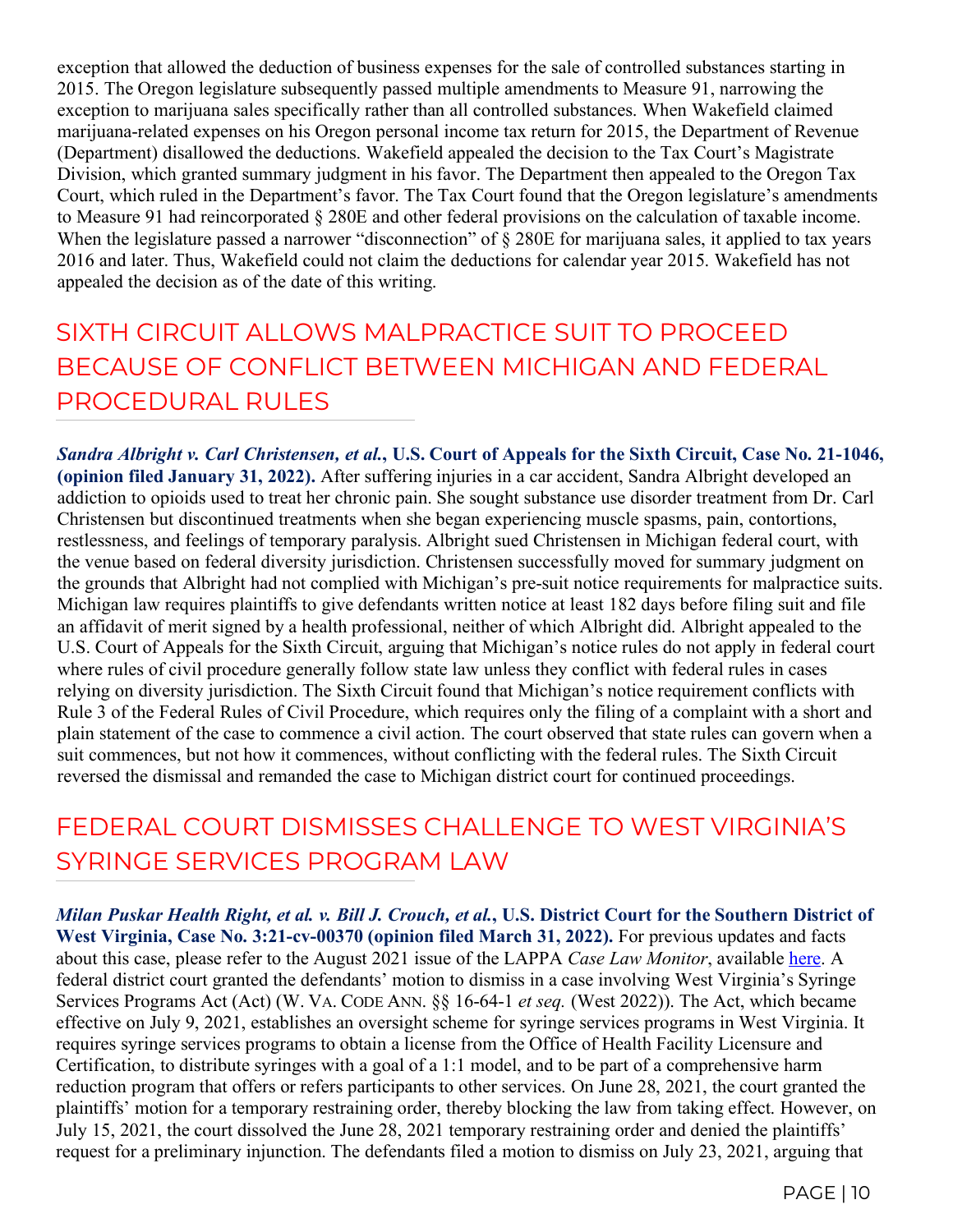the plaintiffs' amended complaint should be dismissed because the Act is not unconstitutionally vague. The court agreed with the defendants stating that the statute at issue is a civil economic regulation and therefore subject to a "less stringent vagueness test" than a criminal law. Furthermore, the court ruled that administrative agencies can clarify such laws, if necessary, and that less clarity is required in purely civil statutes because the consequences of violating them are less severe. While the court acknowledges that some sections of the Act reflect "poor draftsmanship," it ruled that it cannot conclude that the inconsistencies "render the language so vague as to violate [the] plaintiffs' due process rights." The plaintiffs also claimed in their amended complaint that  $\S$  16-64-10(d) discriminates against existing syringe services program providers because the section requires them to offer the full array of harm reduction services by the effective date of the statute but allows new providers until January 1, 2022 to do the same. The court determined that this section clearly discriminates between new and existing providers and that there is no rational basis for doing so. However, because the January 1, 2022 compliance date has passed, the relief sought by the plaintiffs is moot because the grace period has expired. Thus, the court ruled that the plaintiffs did not allege sufficient facts to support their claims and granted the defendants' motion to dismiss.

## SETTLEMENTS INVOLVING JOHNSON & JOHNSON AND THE "BIG THREE" DRUG DISTRIBUTORS AMERISOURCEBERGEN, CARDINAL HEALTH, AND MCKESSON

- On February 1, 2022, Native American Tribes reached a \$590 million global settlement-in-principle with drugmaker Johnson & Johnson and the drug distributors, AmerisourceBergen, Cardinal Health, and McKesson. Although approximately 400 tribes and intertribal organizations, representing about 80 percent of tribal citizens, filed lawsuits over opioid distribution, all 574 federally recognized tribes will be allowed to participate in the settlement. Under the deal, Johnson  $\&$  Johnson will pay \$150 million over two years, and the three distributors will contribute \$440 million over seven years. About 15 percent of the settlement will go toward lawyers' fees, and the remaining 85 percent will be spent on drug treatment and related abatement programs. The deal will take effect when 95 percent of the tribes with lawsuits against the companies agree to the settlement.
- On February 25, 2022, the three drug distributors agreed to proceed with the comprehensive agreement first announced in July 2021 to settle most of the opioid lawsuits filed against them by state and local governments. Each of the three distributors independently determined that there is sufficient participation by states and local governments. In all, 46 states and roughly 90 percent of eligible local governments signed on to the deal, according to the companies' assessment. The four non-participating states are Alabama, Oklahoma, Washington, and West Virginia. Approximately \$19.5 billion will be paid out by the three distributors over the next 18 years, with AmerisourceBergen paying \$6.1 billion, Cardinal Health paying \$6 billion, and McKesson paying \$7.4 billion. The initial payments begin in April 2022. The settlement requires that 85 percent of the funds be allocated to programs that will help address the ongoing opioid crisis through treatment, education, and prevention efforts. Johnson & Johnson also previously agreed to contribute an additional \$5 billion to the settlement. None of the companies acknowledge any wrongdoing as part of the settlement.
- On March 14, 2022, the House Oversight and Reform Committee (Committee) sent a letter to U.S. Treasury Secretary Janet Yellen and U.S. Attorney General Merrick Garland to request that they investigate the income tax deductions of the four companies. The Committee asserts that the four companies may try to "put taxpayers on the hook for billions of dollars in settlement costs" by claiming tax deductions for their settlement agreements. The letter requests that Secretary Yellen and Attorney General Garland "determine whether these tax maneuvers comply with the law" and to do "everything in [their] power to ensure transparency and accountability for the companies and executives."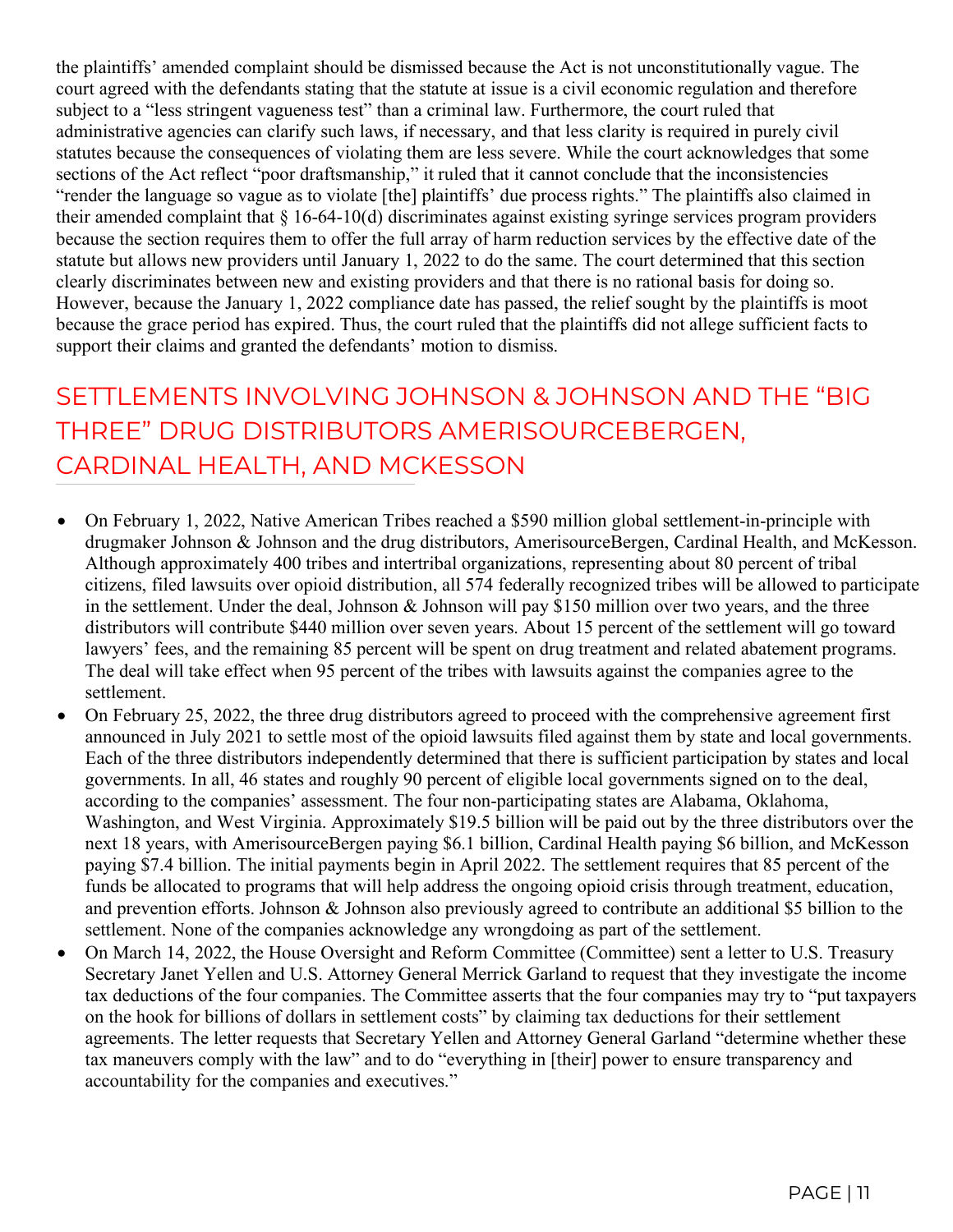# RECENT EVENTS IN THE PURDUE PHARMA BANKRUPTCY, INCLUDING SETTLEMENT DISCUSSIONS

#### *In re Purdue Pharma L.P.***, U.S. Bankruptcy Court for the Southern District of New York, Case No. 19- 23649 (suit filed Sept. 15, 2019).**

- A group of Senate Democrats led by Senator Richard Blumenthal (CT) sent a letter to the U.S. Department of Justice (DOJ) on February 16, 2022 urging it to open an investigation into whether members of the Sackler family personally engaged in criminal conduct in connection with Purdue Pharma's (Purdue) role in the opioid epidemic. The letter asks U.S. Attorney General Merrick Garland to consider possible criminal charges for the Sackler family in addition to the DOJ's previously resolved civil and criminal investigations into Purdue.
- After over two months of talks mediated by U.S. Bankruptcy Judge Shelly Chapman, Purdue reached a new proposed nationwide settlement on March 3, 2022. This deal follows an earlier settlement that had been appealed by nine states (California, Connecticut, Delaware, Maryland, New Hampshire, Oregon, Rhode Island, Vermont, and Washington) and the District of Columbia. Nine of the ten jurisdictions (all but New Hampshire) participated in the mediation. In this new settlement, the Sackler family agreed to pay between \$5.5 and \$6.0 billion, marking an increase from the \$4.5 billion previously offered by the Sacklers. The increase in money appears to satisfy the state attorneys general who opposed Purdue's earlier proposed settlement on the grounds that the Sacklers were not paying enough to fight the opioid epidemic and deter corporate wrongdoing. The new deal would resolve civil claims that seek money from the Sackler family but would not extinguish any potential criminal liability. According to news reports, attorneys general who held out for the higher settlement said they agreed to settle with the Sacklers despite the civil immunity provision because they do not want to further delay payments to opioid victims.
- Shortly after the announcement of the new settlement, more than 20 states filed objections to the settlement arguing that the updated agreement includes a "side deal." The new settlement provides for \$277 million to be split among the nine states and the District of Columbia that appealed the previous settlement. The objecting states do not object to the Sackler family paying more money but argue that any additional monies should be split according to the plan's existing distribution scheme. The U.S. Trustee Program, the arm of the DOJ that oversees the administration of bankruptcy cases, argued in a court filing on March 8, 2022 that the latest settlement does little to address the issues that made the new deal necessary because it still forces opioid victims to release members of the Sackler family from future lawsuits. According to the Trustee, putting the new settlement into effect is contingent on Purdue winning its already-pending appeal concerning the original settlement before the U.S. Court of Appeals for the Second Circuit regarding the validity of third-party releases in bankruptcy. The Trustee also echoed the concerns of more than 20 states that have objected to the new settlement because it diverts a disproportionate amount of the new money to the handful of states that fought to overturn the prior deal.
- On March 9, 2022, U.S. bankruptcy Judge Robert Drain rejected the objections to the March 3<sup>rd</sup> settlement, ruling that the \$277 million deal is akin to a separate settlement and that all states, even if not included in the \$277 million subset, will still receive more money under this new plan. Judge Drain approved the new settlement on March 9, 2022. As part of the new deal, the attorneys general from the previously appealing nine states and the District of Columbia have agreed to withdraw from the Second Circuit appeal, leaving only the DOJ and three personal injury victims as the remaining appellants in the appeal. Oral arguments for the appeal regarding the first settlement are scheduled for April 29, 2022 before the Second Circuit.
- On March 10, 2022, victims of OxyContin addiction spoke directly to members of the Sackler family during a virtual hearing overseen by Judge Drain. Judge Chapman, who mediated the new settlement, recommended that Judge Drain set aside time during a hearing to allow victims to speak to the court and that at least one member from each of the two branches of the Sackler family attend. Theresa Sackler, David Sackler, and Richard Sackler all attended the hearing but were barred from responding to comments made during the hearing.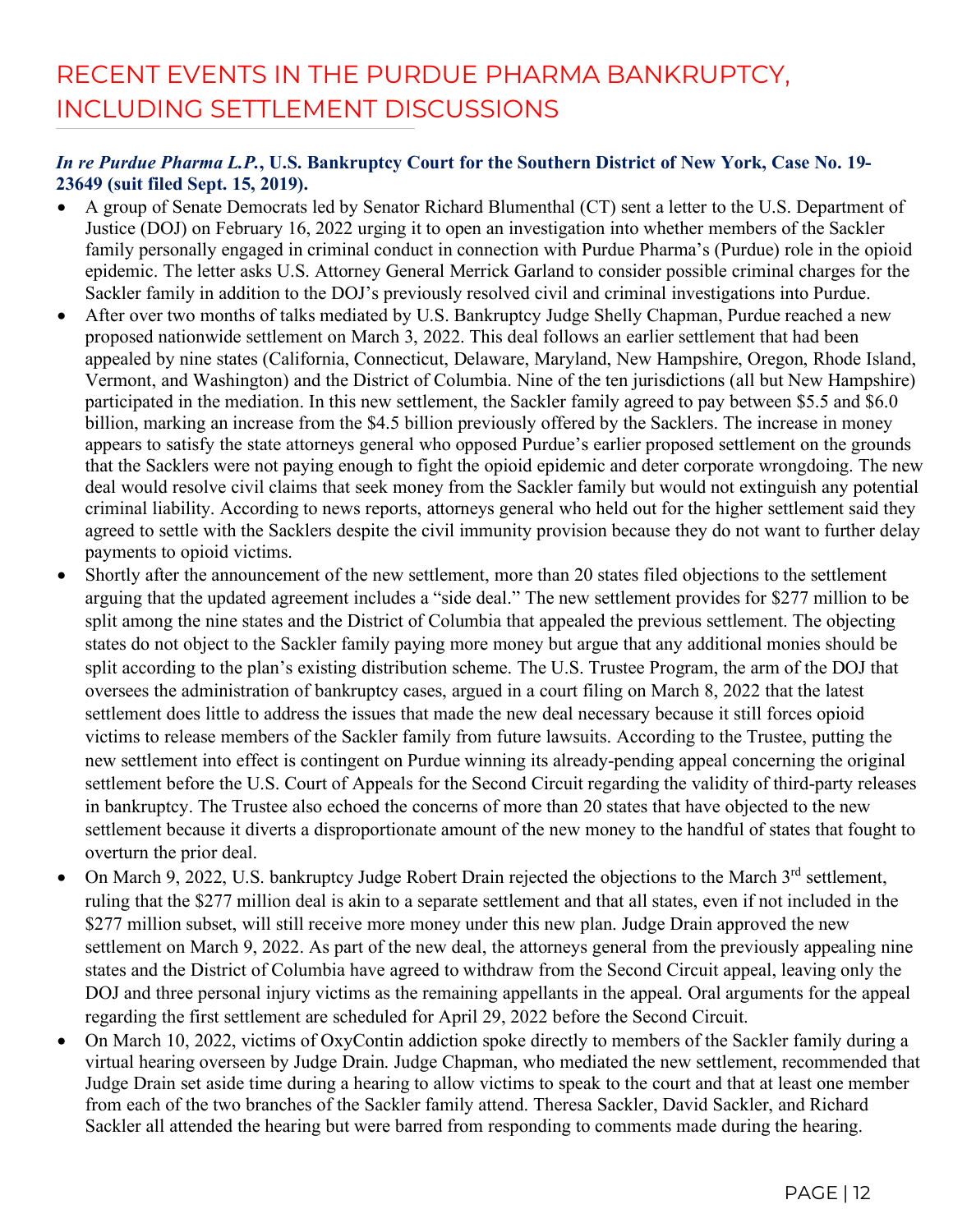#### SETTLEMENTS INVOLVING TEVA PHARMACEUTICALS

- On February 7, 2022, Teva Pharmaceuticals Industries Ltd. (Teva) reached a \$225 million settlement with Texas to resolve claims that the company helped fuel the opioid epidemic in the state. Teva agreed to pay \$150 million over 15 years and provide \$75 million worth of naloxone products to the state. Teva did not admit to any wrongdoing as part of the settlement. Teva previously settled with Oklahoma in June 2019 and Louisiana in September 2021.
- On March 21, 2022, the Rhode Island Attorney General announced that the state reached a settlement with Teva and Allergan to resolve claims over the companies' roles in fueling the opioid epidemic in the state. The settlement came the day that opening statements were set to begin in state court against the two companies in *State of Rhode Island v. Purdue Pharma, L.P., et al.*, Providence/Bristol County, Rhode Island Superior Court, Case No. PC-2018-4555. According to the announcement, Rhode Island will receive \$28.5 million (\$21 million from Teva and \$7.5 million from Allergan) over the next 13 years. Additionally, Teva will provide the state with one million naloxone nasal sprays and 67,000 bottles of Suboxone over the next 10 years, at a combined value of more than \$78 million. The companies did not admit any wrongdoing as part of the settlement. The other defendants in the Rhode Island case previously settled with the state.
- On March 30, 2022, CVS Health Corp. (CVS) and Teva announced that it reached settlements with Florida to resolve opioid related lawsuits. CVS will pay \$484 million to the state over the next 18 years, while Teva will pay \$177 million over the next 15 years and will provide \$84 million worth of naloxone to Florida over the next 10 years. Neither admitted liability or wrongdoing as part of the settlement. Walgreens remains the only defendant in the state's opioid litigation, styled *State of Florida v. Purdue Pharma, L.P., et al.*, Pasco County Circuit Court, Florida, Case No. 2018-CA-001438 (settlements reached March 30, 2022). Jury selection in the case began on April 5, 2022.

#### ENDO INTERNATIONAL LITIGATION AND SETTLEMENTS

- On February 28, 2022, a Tennessee judge found Endo International PLC. (Endo) liable by default in the opioidmarketing case *Clay County v. AmerisourceBergen Drug Corp., et al.*, Circuit Court for the State of Tennessee, County of Cumberland, Case No. CCl-2018-cv-6347. The judge entered the default judgment against Endo after finding the company intentionally concealed documents from the Tennessee municipalities suing the company over its opioid marketing practices. Endo now faces a damages only trial in 2023 that will decide how much the company will have to pay for mishandling opioids. The 13 counties involved in the suit want as much as \$23 billion from Endo and the other defendants, which include Teva, CVS, and Walgreens. This marks the second time a judge has issued a default judgment against Endo in an opioid related case in Tennessee. In April 2021, another trial court judge entered a default judgment against Endo for withholding documents during discovery. In that case, a damages trial was scheduled to begin in July 2021, but Endo reached a \$35 million settlement to resolve the case just days before the trial. Information about this previous Endo case is available in the August 2021 issue of the LAPPA *Case Law Monitor*, available [here.](http://legislativeanalysis.org/wp-content/uploads/2021/08/August-2021-Case-Law-Monitor-FINAL.pdf)
- On March 30, 2022, the West Virginia Attorney General's Office announced that the state will receive a \$26 million settlement from Endo to resolve allegations that the company played a role in the state's opioid epidemic. The settlement money will go to develop programming to help fight substance use disorder in West Virginia. As part of the settlement, Endo has agreed not to make any false or deceptive statements about opioids or to encourage or promote the use of opioids for pain treatment. This settlement came less than a week before opening arguments in the case *In re Opioid Litigation*, Circuit Court of Kanawha County, West Virginia, Case No. 21-C-9000 MFR. The trial began on April 4, 2022 against the remaining defendants: Janssen Pharmaceuticals Inc., Teva, and Allergan.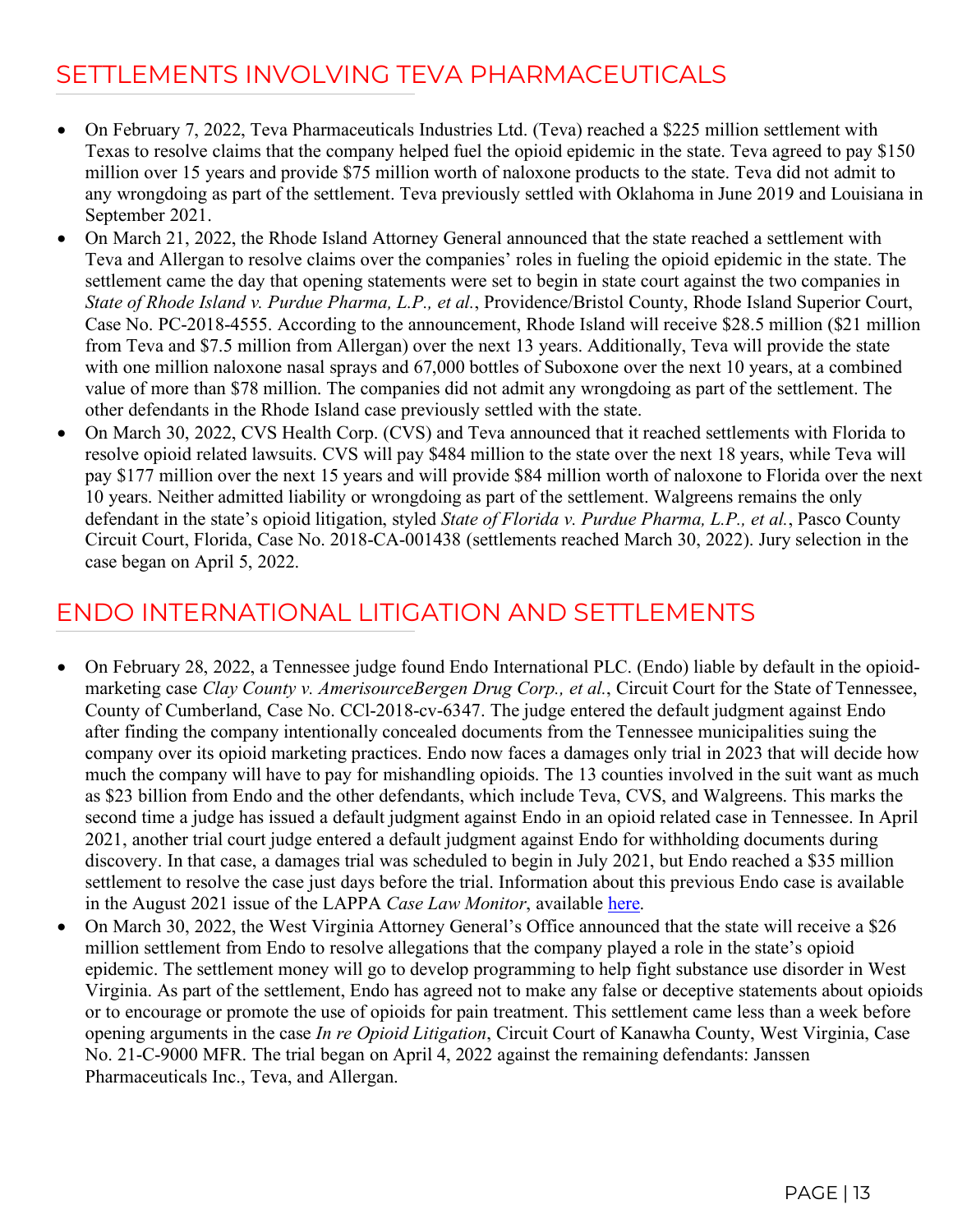#### UPDATE IN THE MALLINCKRODT PROCEEDINGS

*In re: Mallinckrodt PLC.***, U.S. Bankruptcy Court for the District of Delaware, Case No. 20-12522-JTD (suit filed Oct. 12, 2020).** For previous updates on this case, please refer to the February 2022 issue of the LAPPA *Case Law Monitor*, available [here.](http://legislativeanalysis.org/wp-content/uploads/2022/02/February-2022-CLM-FINAL.pdf) On February 3, 2022, U.S. Bankruptcy Judge John Dorsey issued an opinion stating that he would approve Mallinckrodt's bankruptcy exit plan. The plan calls for handing control of the company to creditors and routing opioid litigation claims to a trust set aside for their settlement and payment. Mallinckrodt will pay \$1.75 billion to settle the more than 3,000 opioid-related lawsuits filed against the company. Mallinckrodt stated that it plans to file an examinership proceeding in Ireland to complete its reorganization, which may take approximately 100 days.

#### PENNSYLVANIA DISTRICT ATTORNEYS DENIED RELIEF IN LAWSUIT OVER PROPOSED SETTLEMENT

*Commonwealth of Pennsylvania v. Attorney General***, Commonwealth Court of Pennsylvania, Case No. 233 MD 2021 (Plaintiffs' complaint for declaratory relief dismissed February 4, 2022).** For previous updates on this case, please refer to the August 2021 issue of the LAPPA *Case Law Monitor*, available [here.](http://legislativeanalysis.org/wp-content/uploads/2021/08/August-2021-Case-Law-Monitor-FINAL.pdf) A Pennsylvania court dismissed a complaint for declaratory relief filed by the Commonwealth of Pennsylvania, by and through the Philadelphia District Attorney, Larry Krasner, and the Allegheny County District Attorney, Stephen A. Zappala, Jr. (collectively, "DAs"), over the Commonwealth's participation in the opioid settlement involving the "big three" distributors and Johnson & Johnson. Because the settlement agreement purports to extinguish their actions in the trial court by resolving all claims against the distributors and Johnson & Johnson, the DAs filed the complaint for declaratory relief seeking a judgment: (1) declaring that the Attorney General lacks the authority to release the DAs' claims; and (2) enjoining the release of the DAs' claims filed under the law against the distributers and Johnson & Johnson. The court determined that, as of the February 2022 decision, it is impossible for it to declare the respective rights of the parties regarding the settlement agreement because the agreement is not executed and may still be modified. The court also determined that it would be impossible for it to enjoin Pennsylvania's Attorney General from releasing the DAs' claims under an agreement that has yet to be executed. As a result, any opinion the court would issue at this stage of the proceedings would be an impermissible advisory opinion. The DAs filed an appeal to the Pennsylvania Supreme Court on March 7, 2022.

## SIXTH CIRCUIT RULES CARDINAL HEALTH'S INSURANCE CASE BELONGS IN STATE COURT

*Cardinal Health, Inc. v. National Union Fire Insurance Company of Pittsburgh, PA***, U.S. Court of Appeals for the Sixth Circuit, Case No. 21-3770 (opinion filed March 30, 2022).** The U.S. Court of Appeals for the Sixth Circuit ruled that Cardinal Health's suit to force its insurer to defend or pay for its defense in cases regarding the opioid epidemic must be tried in an Ohio state court. Cardinal Health, a pharmaceutical distributor, sought defense costs for opioid litigation under its insurance policies with National Union Fire Insurance (National Union) which has consistently reserved its right to deny coverage. Cardinal Health filed a declaratory judgment action in Ohio state court related to the rights and obligations of the parties under the policies, including whether National Union has a duty to defend Cardinal Health or pay Cardinal Health's defense costs in ongoing opioid litigation. National Union removed the suit to federal court pursuant to diversity jurisdiction. Cardinal Health moved to remand the case back to state court, asking the district court to decline jurisdiction. The federal district court granted Cardinal Health's motion and remanded the case to state court. National Union filed an appeal seeking relief pursuant to the Declaratory Judgment Act which gives federal courts discretion on whether to keep a removed case or send it back to state court. There